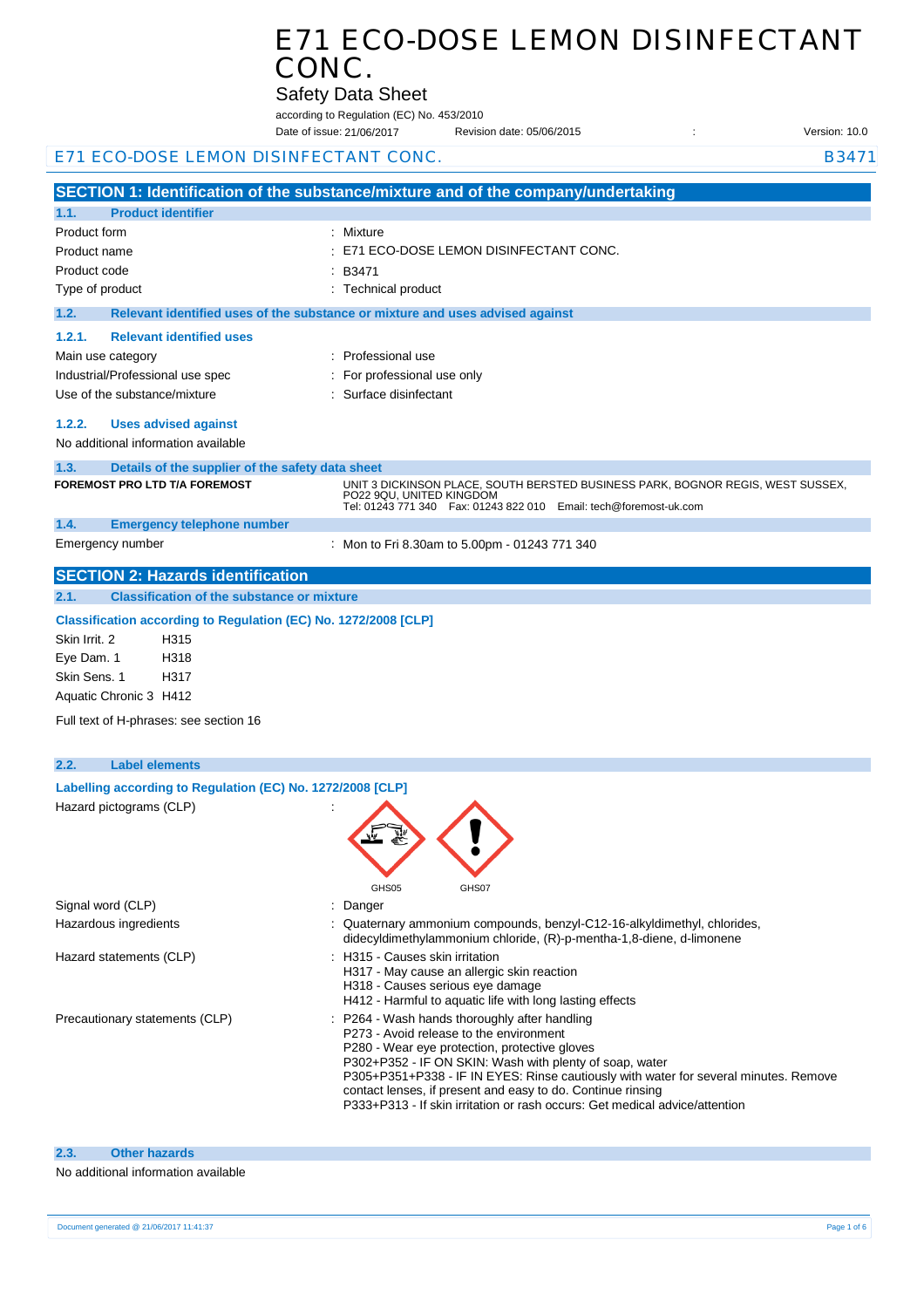# Safety Data Sheet

according to Regulation (EC) No. 453/2010

### **SECTION 3: Composition/information on ingredients**

## **3.1. Substance**

Not applicable

### **3.2. Mixture**

| <b>Name</b>                                                              | <b>Product identifier</b>                                                   | $\frac{9}{6}$ | <b>Classification according to</b><br>Directive 67/548/EEC | <b>Classification according to</b><br><b>Regulation (EC) No.</b><br>1272/2008 [CLP]                                 |
|--------------------------------------------------------------------------|-----------------------------------------------------------------------------|---------------|------------------------------------------------------------|---------------------------------------------------------------------------------------------------------------------|
| Citric acid                                                              | (CAS No) 77-92-9<br>(EC no) 201-069-1<br>(REACH-no) 01-<br>2119457026-42    | $5 - 15$      | Xi: R36                                                    | Eye Irrit. 2, H319                                                                                                  |
| Quaternary ammonium compounds,<br>benzyl-C12-16-alkyldimethyl, chlorides | (CAS No) 68424-85-1<br>(EC no) 270-325-2<br>(REACH-no) 01-<br>2119965180-41 | $1 - 5$       | Xn; R22<br>C: R34<br>N: R50                                | Acute Tox. 4 (Oral), H302<br>Skin Corr. 1B, H314<br>Aquatic Acute 1, H400                                           |
| didecyldimethylammonium chloride                                         | (CAS No) 7173-51-5<br>(EC no) 230-525-2<br>(EC index no) 612-131-00-6       | $1 - 5$       | Xn; R22<br>C: R34                                          | Acute Tox. 4 (Oral), H302<br>Skin Corr. 1B, H314                                                                    |
| (R)-p-mentha-1,8-diene, d-limonene                                       | (CAS No) 5989-27-5<br>(EC no) 227-813-5<br>(EC index no) 601-029-00-7       | $1 - 5$       | R <sub>10</sub><br>Xi: R38<br>R43<br>N; R50/53             | Flam. Lig. 3, H226<br>Skin Irrit. 2, H315<br>Skin Sens. 1, H317<br>Aquatic Acute 1, H400<br>Aquatic Chronic 1, H410 |

Full text of R- and H-phrases: see section 16

|                 | <b>SECTION 4: First aid measures</b>                                |                                                                                                                                                                                               |
|-----------------|---------------------------------------------------------------------|-----------------------------------------------------------------------------------------------------------------------------------------------------------------------------------------------|
| 4.1.            | <b>Description of first aid measures</b>                            |                                                                                                                                                                                               |
|                 | First-aid measures general                                          | : Get medical advice/attention if you feel unwell.                                                                                                                                            |
|                 | First-aid measures after inhalation                                 | Remove person to fresh air and keep comfortable for breathing.                                                                                                                                |
|                 | First-aid measures after skin contact                               | Wash with plenty of soap and water.                                                                                                                                                           |
|                 | First-aid measures after eye contact                                | IF IN EYES: Rinse cautiously with water for several minutes. Remove contact lenses, if present<br>and easy to do. Continue rinsing. If eye irritation persists: Get medical advice/attention. |
|                 | First-aid measures after ingestion                                  | : Give nothing or a little water to drink. Get medical advice/attention if you feel unwell.                                                                                                   |
| 4.2.            | Most important symptoms and effects, both acute and delayed         |                                                                                                                                                                                               |
|                 | Symptoms/injuries after inhalation                                  | : May cause respiratory irritation.                                                                                                                                                           |
|                 | Symptoms/injuries after skin contact                                | Repeated exposure may cause skin dryness or cracking.                                                                                                                                         |
|                 | Symptoms/injuries after eye contact                                 | Causes eye irritation.                                                                                                                                                                        |
|                 | Symptoms/injuries after ingestion                                   | May cause a light irritation of the linings of the mouth, throat, and gastrointestinal tract.                                                                                                 |
| 4.3.            |                                                                     | Indication of any immediate medical attention and special treatment needed                                                                                                                    |
|                 | Treat symptomatically.                                              |                                                                                                                                                                                               |
|                 | <b>SECTION 5: Firefighting measures</b>                             |                                                                                                                                                                                               |
| 5.1.            | <b>Extinguishing media</b>                                          |                                                                                                                                                                                               |
|                 | Suitable extinguishing media                                        | : Carbon dioxide. Dry powder. Foam.                                                                                                                                                           |
| 5.2.            | Special hazards arising from the substance or mixture               |                                                                                                                                                                                               |
|                 | No additional information available                                 |                                                                                                                                                                                               |
| 5.3.            | <b>Advice for firefighters</b>                                      |                                                                                                                                                                                               |
|                 | No additional information available                                 |                                                                                                                                                                                               |
|                 | <b>SECTION 6: Accidental release measures</b>                       |                                                                                                                                                                                               |
| 6.1.            | Personal precautions, protective equipment and emergency procedures |                                                                                                                                                                                               |
| 6.1.1.          | For non-emergency personnel                                         |                                                                                                                                                                                               |
|                 | Emergency procedures                                                | : Evacuate unnecessary personnel.                                                                                                                                                             |
| 6.1.2.          | For emergency responders                                            |                                                                                                                                                                                               |
|                 | Protective equipment                                                | : Use personal protective equipment as required.                                                                                                                                              |
|                 |                                                                     |                                                                                                                                                                                               |
| 6.2.            | <b>Environmental precautions</b>                                    |                                                                                                                                                                                               |
|                 | Avoid release to the environment.                                   |                                                                                                                                                                                               |
| 6.3.            | Methods and material for containment and cleaning up                |                                                                                                                                                                                               |
| For containment |                                                                     | Collect spillage.                                                                                                                                                                             |
|                 | Methods for cleaning up                                             | Soak up spills with inert solids, such as clay or diatomaceous earth as soon as possible.                                                                                                     |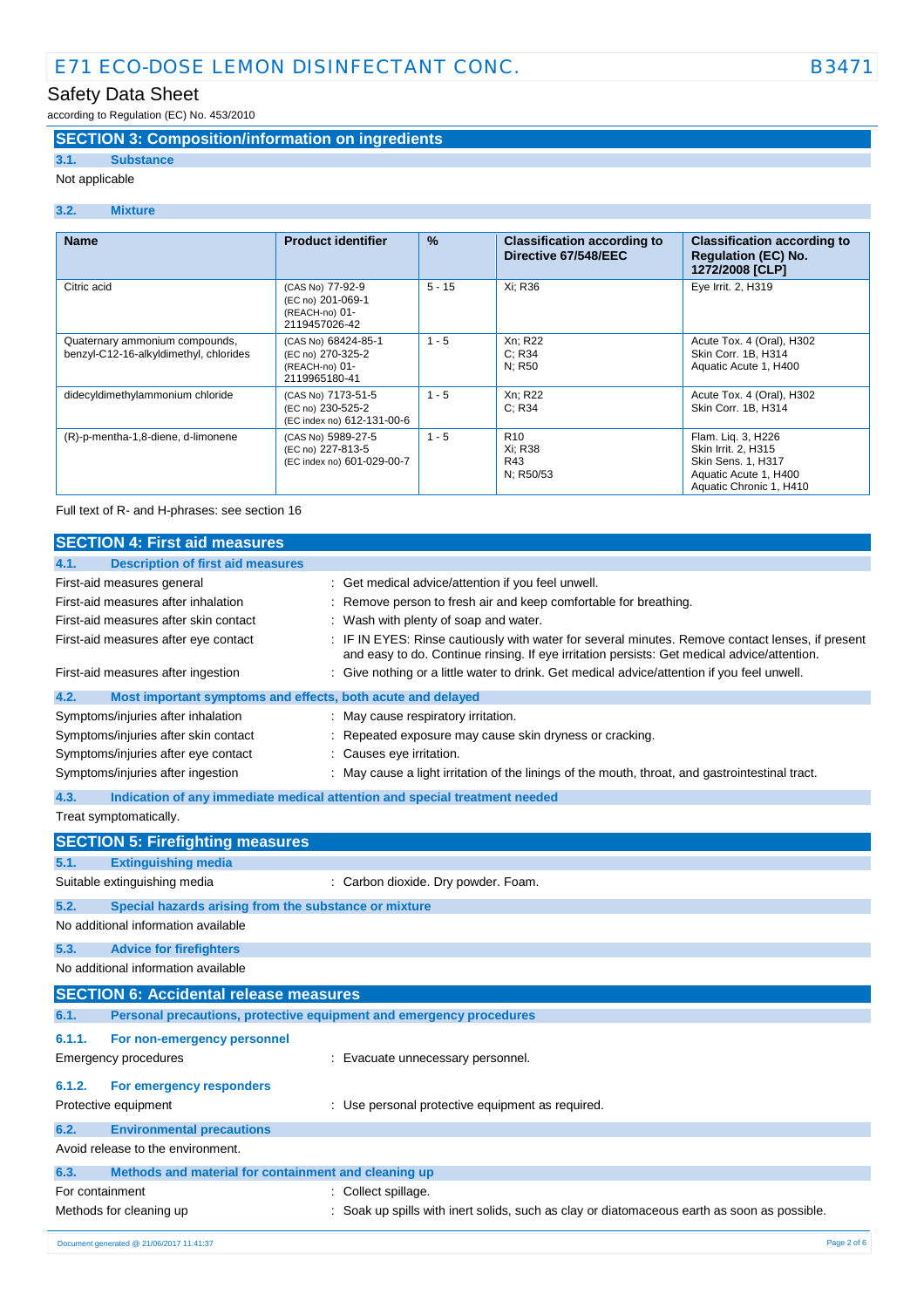### Safety Data Sheet

according to Regulation (EC) No. 453/2010

### **6.4. Reference to other sections**

For further information refer to section 8: "Exposure controls/personal protection". For further information refer to section 13.

|      | <b>SECTION 7: Handling and storage</b>                       |                                                                   |
|------|--------------------------------------------------------------|-------------------------------------------------------------------|
| 7.1. | <b>Precautions for safe handling</b>                         |                                                                   |
|      | Precautions for safe handling                                | : Avoid contact with eyes.                                        |
|      | Hygiene measures                                             | : Do not eat, drink or smoke when using this product.             |
| 7.2. | Conditions for safe storage, including any incompatibilities |                                                                   |
|      | <b>Technical measures</b>                                    | : Does not require any specific or particular technical measures. |
|      | Storage conditions                                           | : Keep container closed when not in use.                          |
|      | Incompatible products                                        | : Oxidizing agent. Strong acids. Strong bases.                    |
|      | Special rules on packaging                                   | : Keep only in original container.                                |
| 7.3. | <b>Specific end use(s)</b>                                   |                                                                   |
|      | No additional information available                          |                                                                   |

### **SECTION 8: Exposure controls/personal protection**

**8.1. Control parameters**

No additional information available

| <b>Exposure controls</b><br>8.2.  |                                             |  |
|-----------------------------------|---------------------------------------------|--|
| Materials for protective clothing | : Not required for normal conditions of use |  |
| Hand protection                   | : Protective gloves                         |  |
| Eye protection                    | : Safety glasses                            |  |
| Skin and body protection          | : Not required for normal conditions of use |  |
| Respiratory protection            | : Not required for normal conditions of use |  |
|                                   |                                             |  |



| <b>SECTION 9: Physical and chemical properties</b>            |                     |
|---------------------------------------------------------------|---------------------|
| Information on basic physical and chemical properties<br>9.1. |                     |
| Physical state                                                | : Liquid            |
| Appearance                                                    | : Liquid.           |
| Colour                                                        | : Yellow.           |
| Odour                                                         | : lemon-like.       |
| Odour threshold                                               | : No data available |
| рH                                                            | : 2,3               |
| Relative evaporation rate (butylacetate=1)                    | : No data available |
| Melting point                                                 | : No data available |
| Freezing point                                                | No data available   |
| Boiling point                                                 | : No data available |
| Flash point                                                   | No data available   |
| Auto-ignition temperature                                     | : No data available |
| Decomposition temperature                                     | : No data available |
| Flammability (solid, gas)                                     | : No data available |
| Vapour pressure                                               | No data available   |
| Relative vapour density at 20 °C                              | No data available   |
| Relative density                                              | : 1,02              |
| Solubility                                                    | : No data available |
| Log Pow                                                       | No data available   |
| Viscosity, kinematic                                          | No data available   |
| Viscosity, dynamic                                            | No data available   |
| <b>Explosive properties</b>                                   | : No data available |
| Oxidising properties                                          | : No data available |
|                                                               |                     |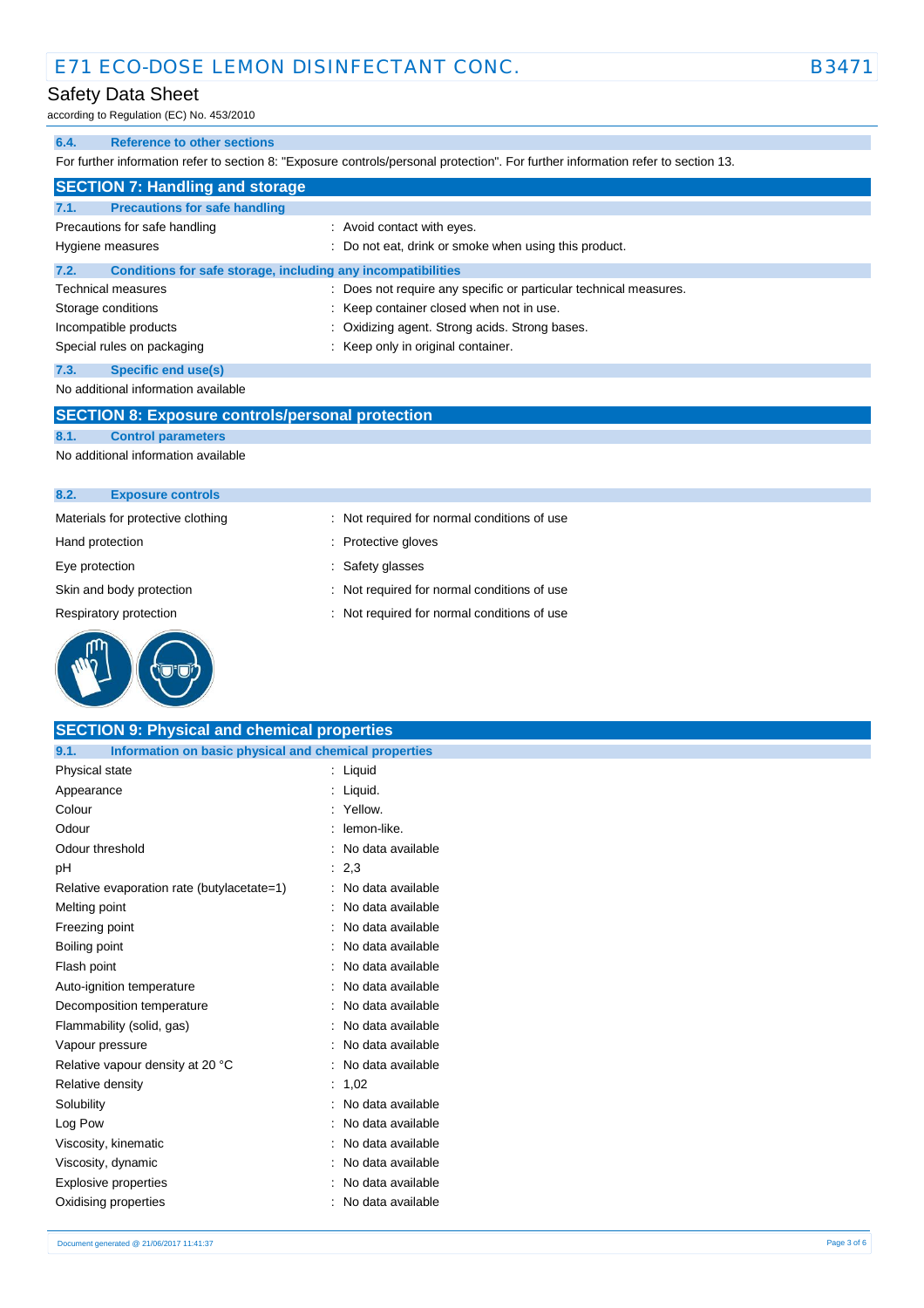## Safety Data Sheet

 $ACO$  No. 453/2010

| <b>Explosive limits</b>                            | : No data available |
|----------------------------------------------------|---------------------|
|                                                    |                     |
| <b>Other information</b><br>9.2.                   |                     |
| No additional information available                |                     |
| <b>SECTION 10: Stability and reactivity</b>        |                     |
| 10.1.<br><b>Reactivity</b>                         |                     |
| No additional information available                |                     |
| 10.2.<br><b>Chemical stability</b>                 |                     |
| Stable under normal conditions.                    |                     |
| <b>Possibility of hazardous reactions</b><br>10.3. |                     |
| No additional information available                |                     |
| <b>Conditions to avoid</b><br>10.4.                |                     |
| No additional information available                |                     |
| 10.5.<br><b>Incompatible materials</b>             |                     |
| No additional information available                |                     |
| <b>Hazardous decomposition products</b><br>10.6.   |                     |

No additional information available

| <b>SECTION 11: Toxicological information</b>          |                                         |  |  |
|-------------------------------------------------------|-----------------------------------------|--|--|
| Information on toxicological effects<br>11.1.         |                                         |  |  |
| Acute toxicity                                        | : Not classified                        |  |  |
| Skin corrosion/irritation                             | : Causes skin irritation.<br>pH: 2,3    |  |  |
| Serious eye damage/irritation                         | : Causes serious eye damage.<br>pH: 2,3 |  |  |
| Respiratory or skin sensitisation                     | : May cause an allergic skin reaction.  |  |  |
| Germ cell mutagenicity                                | : Not classified                        |  |  |
| Carcinogenicity                                       | : Not classified                        |  |  |
| Reproductive toxicity                                 | : Not classified                        |  |  |
| Specific target organ toxicity (single exposure)      | : Not classified                        |  |  |
| Specific target organ toxicity (repeated<br>exposure) | : Not classified                        |  |  |
| Aspiration hazard                                     | : Not classified                        |  |  |

| <b>SECTION 12: Ecological information</b>                                            |                        |  |
|--------------------------------------------------------------------------------------|------------------------|--|
| 12.1.<br><b>Toxicity</b>                                                             |                        |  |
| <b>Citric acid (77-92-9)</b>                                                         |                        |  |
| LC50 fishes 1                                                                        | $> 100$ mg/l           |  |
| EC50 other aquatic organisms 1                                                       | 85 mg/l                |  |
| EC50 other aquatic organisms 2                                                       | IC50 algea (72 h) mg/l |  |
| Quaternary ammonium compounds, benzyl-C12-16-alkyldimethyl, chlorides (68424-85-1)   |                        |  |
| ErC50 (algae)                                                                        | $<$ mg/l               |  |
| 12.2.<br><b>Persistence and degradability</b><br>No additional information available |                        |  |
| 12.3.<br><b>Bioaccumulative potential</b>                                            |                        |  |
| <b>Citric acid (77-92-9)</b>                                                         |                        |  |
| Log Pow                                                                              | $-1.64$                |  |
| 12.4.<br><b>Mobility in soil</b>                                                     |                        |  |
| No additional information available                                                  |                        |  |
| 12.5.<br><b>Results of PBT and vPvB assessment</b>                                   |                        |  |
| No additional information available                                                  |                        |  |
| Other adverse effects<br>12.6.                                                       |                        |  |
| No additional information available                                                  |                        |  |
| Document generated @ 21/06/2017 11:41:37                                             | Page 4 of 6            |  |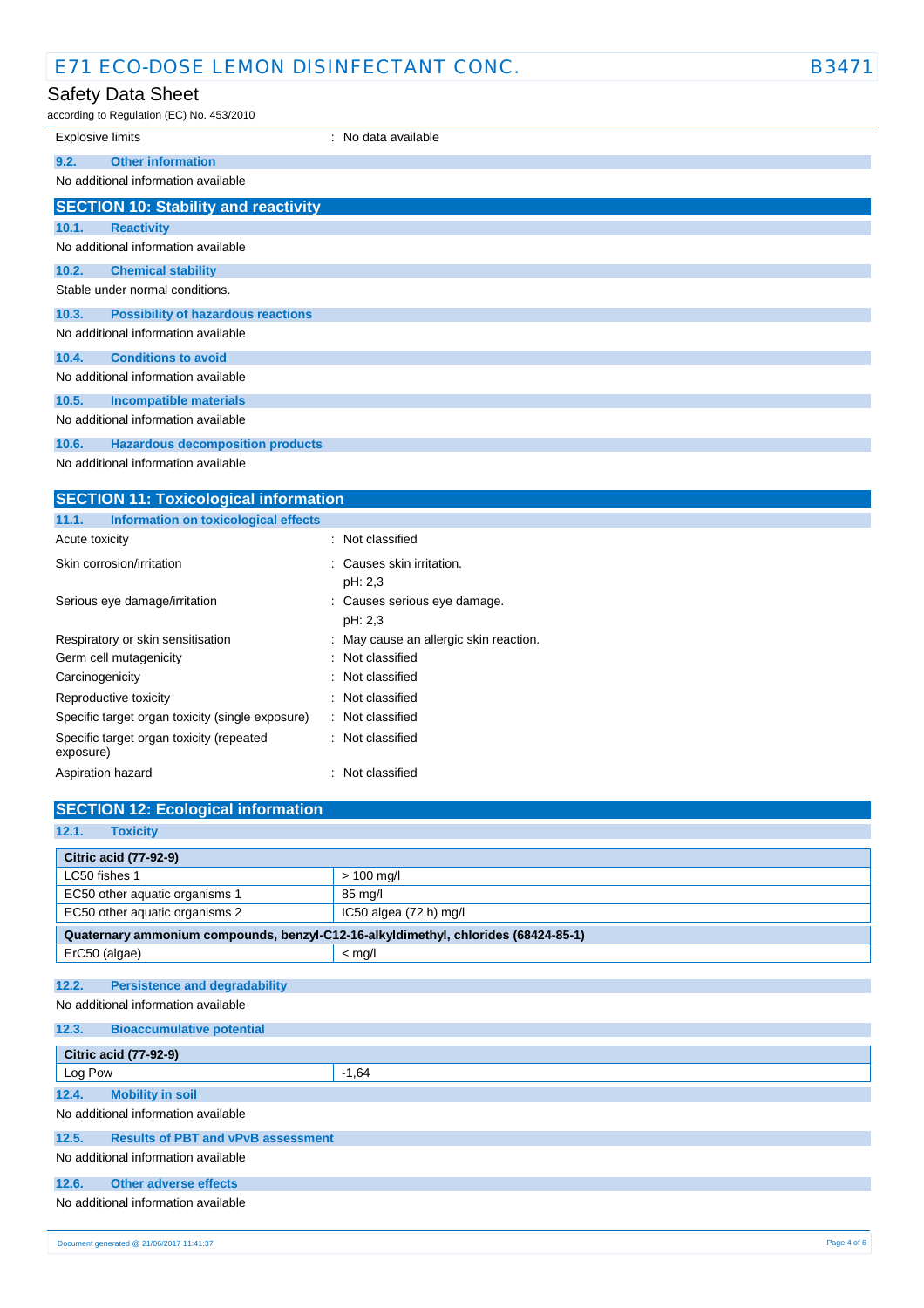## Safety Data Sheet

according to Regulation (EC) No. 453/2010

| according to Regulation (LO) No. 403/2010           |                                                                                                  |  |
|-----------------------------------------------------|--------------------------------------------------------------------------------------------------|--|
| <b>SECTION 13: Disposal considerations</b>          |                                                                                                  |  |
| 13.1.<br><b>Waste treatment methods</b>             |                                                                                                  |  |
| No additional information available                 |                                                                                                  |  |
| <b>SECTION 14: Transport information</b>            |                                                                                                  |  |
| In accordance with ADR / RID / IMDG / IATA / ADN    |                                                                                                  |  |
| 14.1.<br><b>UN number</b>                           |                                                                                                  |  |
| Not regulated for transport                         |                                                                                                  |  |
| 14.2.<br><b>UN proper shipping name</b>             |                                                                                                  |  |
| Proper Shipping Name (ADR)                          | : Not applicable                                                                                 |  |
| Proper Shipping Name (IMDG)                         | Not applicable                                                                                   |  |
| Proper Shipping Name (IATA)                         | : Not applicable                                                                                 |  |
| 14.3.<br><b>Transport hazard class(es)</b>          |                                                                                                  |  |
| <b>ADR</b>                                          |                                                                                                  |  |
| Transport hazard class(es) (ADR)                    | : Not applicable                                                                                 |  |
| <b>IMDG</b>                                         |                                                                                                  |  |
| Transport hazard class(es) (IMDG)                   | : Not applicable                                                                                 |  |
|                                                     |                                                                                                  |  |
| <b>IATA</b>                                         |                                                                                                  |  |
| Transport hazard class(es) (IATA)                   | : Not applicable                                                                                 |  |
|                                                     |                                                                                                  |  |
| 14.4.<br><b>Packing group</b>                       |                                                                                                  |  |
| Packing group (ADR)                                 | : Not applicable                                                                                 |  |
| Packing group (IMDG)                                | Not applicable                                                                                   |  |
| Packing group (IATA)                                | : Not applicable                                                                                 |  |
| 14.5.<br><b>Environmental hazards</b>               |                                                                                                  |  |
| Dangerous for the environment                       | : No                                                                                             |  |
| Marine pollutant                                    | : No                                                                                             |  |
| Other information                                   | : No supplementary information available                                                         |  |
| 14.6.<br><b>Special precautions for user</b>        |                                                                                                  |  |
|                                                     |                                                                                                  |  |
| - Overland transport                                |                                                                                                  |  |
| No data available                                   |                                                                                                  |  |
| - Transport by sea                                  |                                                                                                  |  |
| No data available                                   |                                                                                                  |  |
| - Air transport                                     |                                                                                                  |  |
| No data available                                   |                                                                                                  |  |
| 14.7.                                               | Transport in bulk according to Annex II of MARPOL 73/78 and the IBC Code                         |  |
| Not applicable                                      |                                                                                                  |  |
| <b>SECTION 15: Regulatory information</b>           |                                                                                                  |  |
| 15.1.                                               | Safety, health and environmental regulations/legislation specific for the substance or mixture   |  |
| 15.1.1.<br><b>EU-Regulations</b>                    |                                                                                                  |  |
| Contains no substances with Annex XVII restrictions |                                                                                                  |  |
| Contains no substance on the REACH candidate list   |                                                                                                  |  |
| Contains no REACH Annex XIV substances              |                                                                                                  |  |
| <b>National regulations</b><br>15.1.2.              |                                                                                                  |  |
| Germany                                             |                                                                                                  |  |
| VwVwS Annex reference                               | : Water hazard class (WGK) 2, hazardous to water (Classification according to VwVwS, Annex<br>4) |  |